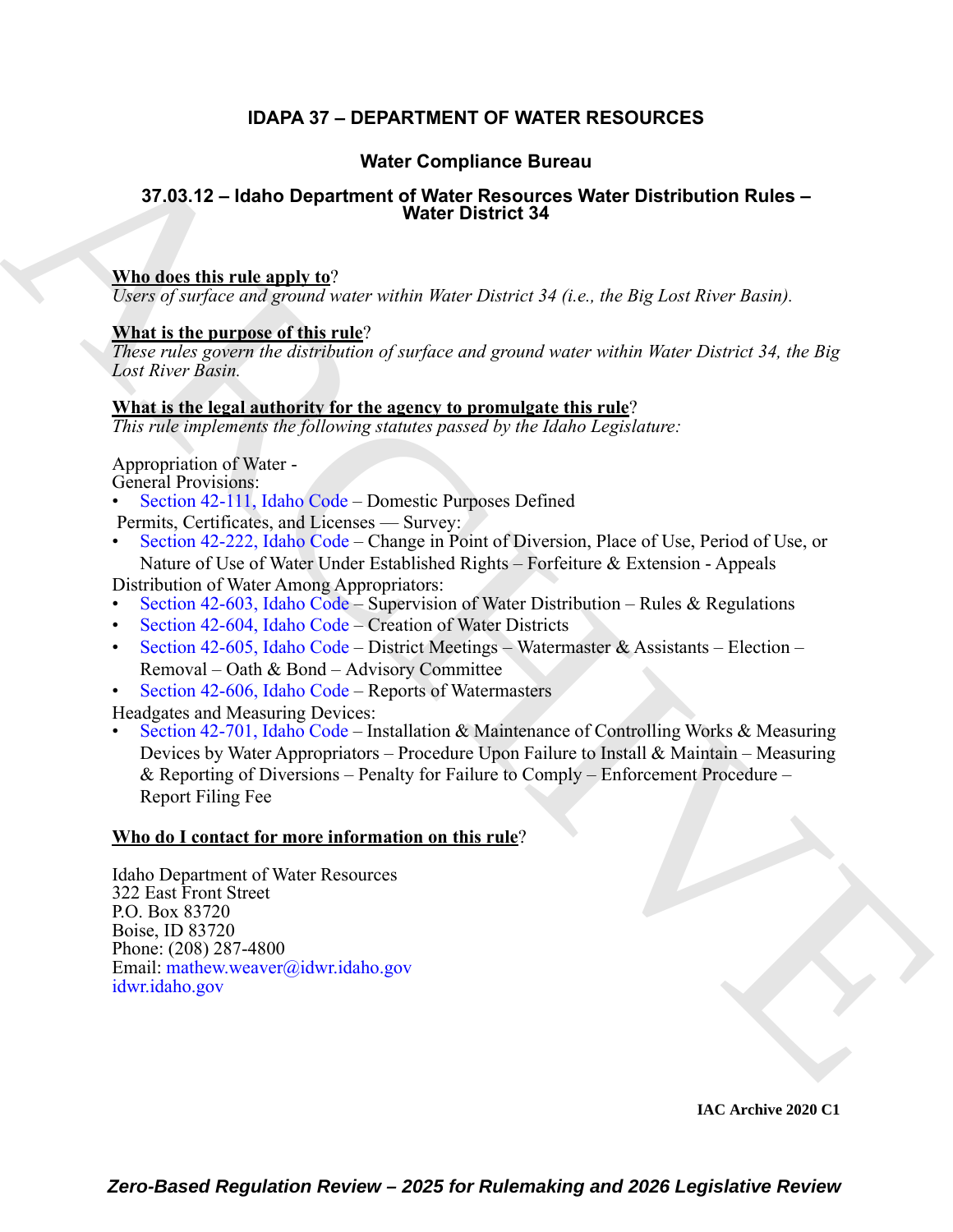# **Table of Contents**

# 37.03.12 - Idaho Department of Water Resources Water Distribution Rules -<br>Water District 34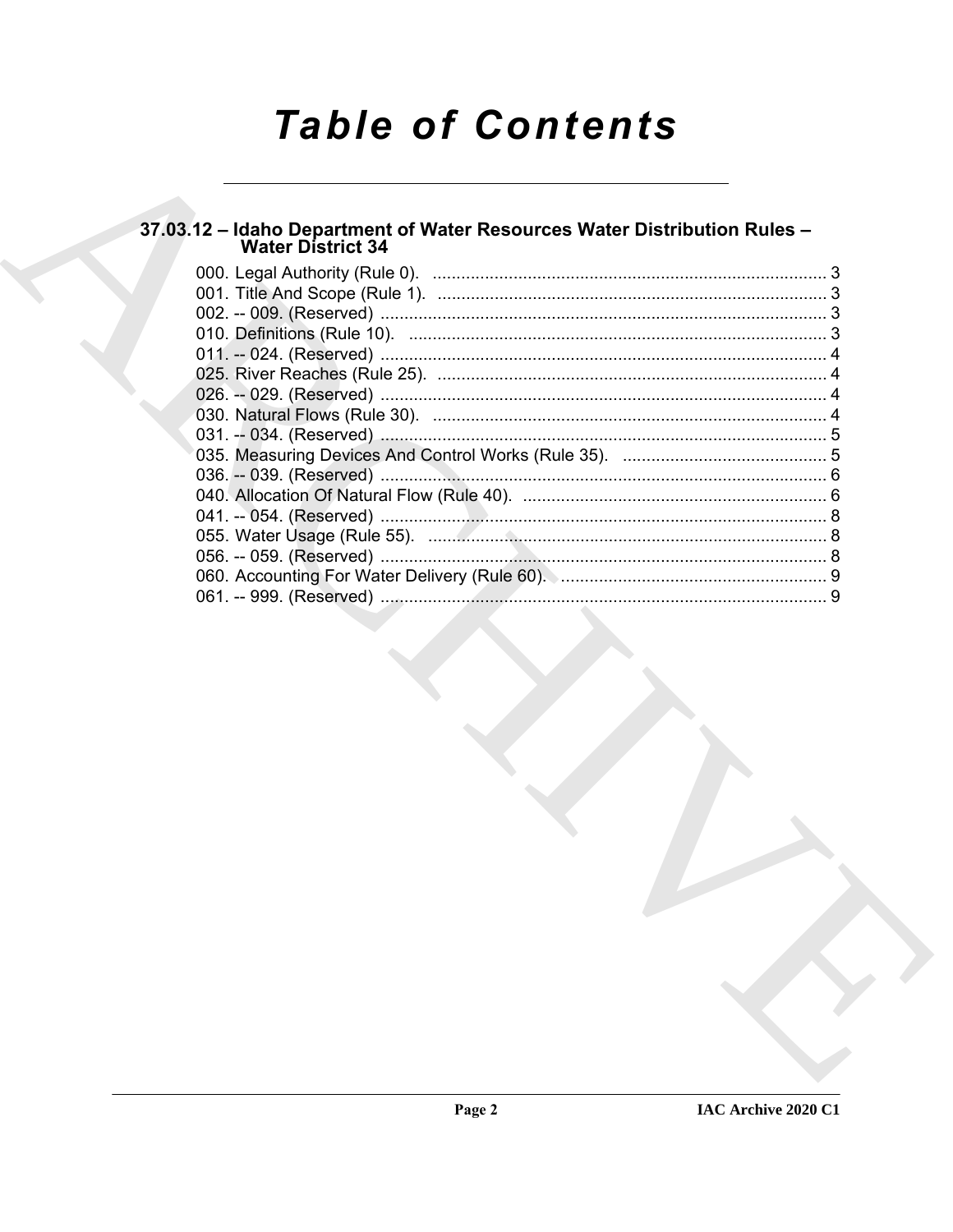### <span id="page-2-0"></span>**37.03.12 – IDAHO DEPARTMENT OF WATER RESOURCES WATER DISTRIBUTION RULES – WATER DISTRICT 34**

### <span id="page-2-20"></span><span id="page-2-1"></span>**000. LEGAL AUTHORITY (RULE 0).**

The Idaho Department of Water Resources (IDWR) is authorized under Section 42-603, Idaho Code, to adopt rules for the distribution of water from the streams, rivers, lakes, ground water and other natural water sources. (10-26-94)

### <span id="page-2-21"></span><span id="page-2-2"></span>**001. TITLE AND SCOPE (RULE 1).**

600. LENGARA THOMBHOT VARILLE AS 1990 (1991), and leads the second scale takes the second and second and second and second and second and second and the second and the second and the second and the second and the second a These rules are titled IDAPA 37.03.12, "Idaho Department of Water Resources Water Distribution Rules – Water District 34." This chapter contains the rules that govern the distribution of surface and ground water within Water District 34, the Big Lost River Basin, by the duly appointed watermaster pursuant to the provisions of Chapter 6, Title 42, Idaho Code, and applicable court decrees. This chapter shall not be construed to limit the authority of the Director of the Idaho Department of Water Resources in exercising the duties and responsibilities of the director or the department under other provisions of Idaho law. (10-26-94) department under other provisions of Idaho law.

### <span id="page-2-3"></span>**002. -- 009. (RESERVED)**

### <span id="page-2-5"></span><span id="page-2-4"></span>**010. DEFINITIONS (RULE 10).**

For the purposes of these rules, the following terms will be used as defined below. (10-26-94)

<span id="page-2-6"></span>**01. 2-B Gage**. The U.S. Geological Survey gaging station located below Mackay Dam in the SW1/ 4SW1/4NE1/4, Section 18, Township 7 North, Range 24 East, B.M.

**02. Acre-Foot (AF)**. The unit commonly used to measure a volume of water which is equal to the amount of water to cover one (1) acre of land one (1) foot deep and is equal to forty-three thousand five hundred sixty (43,560) cubic feet or three hundred twenty-five thousand eight hundred fifty-one (325,851) gallons. (10-26-94)

<span id="page-2-10"></span><span id="page-2-9"></span><span id="page-2-8"></span><span id="page-2-7"></span>**03.** Acre-Foot Per Year (AFY). Acre foot per calendar year. (10-26-94)

**04. Arco Gage**. The U.S. Geological Survey gaging station located near the town of Arco in the SW1/ 4SE1/4SW1/4, Section 17, Township 3 North, Range 27 East, B.M. (10-26-94)

**05. Cubic Foot Per Second (CFS)**. The unit used to express a rate of flow of water equal to fifty (50) miner's inches or about four hundred forty-eight and eight tenths  $(448.8)$  gallons per minute.

<span id="page-2-11"></span>**06.** Delivery Call. A request from the holder of a water right for administration of water rights under appropriation doctrine. (10-26-94) the prior appropriation doctrine.

<span id="page-2-12"></span>**07. Director**. The Director of the Idaho Department of Water Resources (IDWR) or the director's duly authorized designee. (10-26-94)

<span id="page-2-13"></span>**08. Eastside Canal**. The Eastside Canal diverts from the east side of the Big Lost River in the NW1/ 4SE1/4SE1/4, Section 4, Township 5 North, Range 26 East, B.M. and extends southerly to the point it discharges back into the Big Lost River in the NW1/4NW1/4NW1/4, Section 26, Township 4 North, Range 26 East, B.M.

 $(10-26-94)$ 

<span id="page-2-14"></span>**09. Holder of a Water Right**. The legal owner or user pursuant to lease or contract of a right to divert or to protect in place surface or ground water of the state for a beneficial use or purpose. (10-26-94)

<span id="page-2-15"></span>**10. Howell Gage**. The U.S. Geological Survey gaging station located above Mackay Reservoir in the SE1/4NE1/4NW1/4, Section 30, Township 8 North, Range 21 East, B.M. (10-26-94)

<span id="page-2-16"></span>**11. Rotation Credit**. Water impounded in Mackay Reservoir pursuant to a water right whose source of water is the Big Lost River and which does not include storage as a purpose of use. The impoundment of water as rotation credit is described in Rule Subsection 040.02. rotation credit is described in Rule Subsection 040.02.

<span id="page-2-17"></span>**12. Small Domestic and Stock Water Uses**. Water uses meeting the definition of Section 42-111 or Section  $42-1401A(12)$ , Idaho Code.

**13. Storage Water**. Water impounded in a storage facility, including Mackay Reservoir, pursuant to a water right which includes storage as a purpose of use. (10-26-94)

<span id="page-2-19"></span><span id="page-2-18"></span>**14. Watermaster**. The duly elected and appointed state watermaster of Water District 34 who is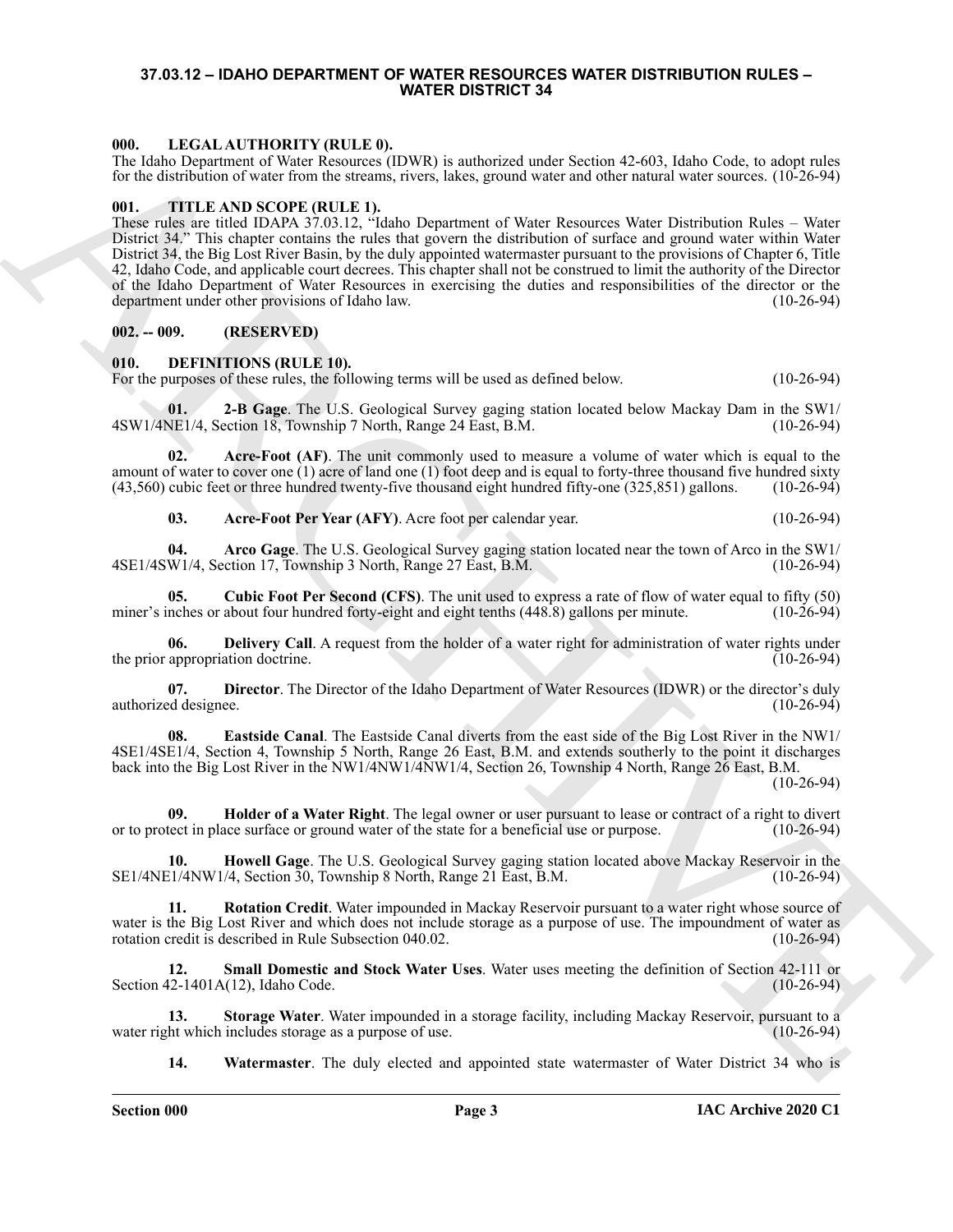authorized to perform duties pursuant to Chapters 6 and 8, Title 42, Idaho Code, and the decree, or order for interim administration, of water rights for Basin 34.

### <span id="page-3-0"></span>**011. -- 024. (RESERVED)**

### <span id="page-3-6"></span><span id="page-3-1"></span>**025. RIVER REACHES (RULE 25).**

**01. Divisions of the Big Lost River**. For the purposes of quantifying river gains, losses, and calculating and accounting for natural flow, the Big Lost River shall be divided into the reaches identified below. Reference to a specific river reach will be by the name of the downstream station or terminus point. (3-20-20)

<span id="page-3-7"></span>**a.** Above Howell Gage. (10-26-94)

**b.** Howell Gage to Chilly Bridge located in the NW1/4NE1/4NW1/4, Section 5, Township 8 North, Range 22 East, B.M. (10-26-94)

**c.** Chilly Bridge to the 2-B Gage. (10-26-94)

**d.** 2-B Gage to Leslie Gage located in the NW1/4SW1/4SE1/4, Section 10, Township 6 North, Range 25 East, B.M.

**e.** Leslie Gage to Moore diversion located in the NW1/4SE1/4SE1/4, Section 4, Township 5 North, Range 26 East, B.M.

**f.** Moore diversion to Arco diversion located in the NW1/4NW1/4NW1/4, Section 26, Township 4 ange 26 East, B.M. (10-26-94) North, Range 26 East, B.M.

<span id="page-3-9"></span><span id="page-3-8"></span>**g.** Below Arco diversion to the Arco Gage. (10-26-94)

**02. River Reach Computations**. For each reach of the river the natural flow will be computed as the natural flow entering the reach plus gains entering the reach minus losses from the reach. The natural flow thus calculated will be allocated as described in Rule 40. (10-26-94)

**Contrast of Water Describes and the United Contrast of the Section Paties - Weise Christmass of the Contrast of the Contrast of the Contrast of the Contrast of the Contrast of the Contrast of the Contrast of the Contrast 03. Gage Station or Other Flow Measuring Facility**. A gage station or other flow measuring facility, as approved by the director, shall be located at the Howell Gage, Chilly Bridge, 2-B Gage, Leslie Gage, Moore diversion, Arco diversion and Arco Gage. The Howell, 2-B and Arco gages shall be maintained as part of the USGS Cooperative Program, or equivalent measurement program, and operated continuously. Water District 34 shall continue to contribute to the maintenance and operation of these gage sites in the same proportion as is currently contributed. All other gages shall be operated when water diversions, other than solely storage in Mackay Reservoir, are being made from the river. The cost of installation, operation and maintenance of these other measuring facilities<br>is the responsibility of Water District 34. is the responsibility of Water District 34.

### <span id="page-3-2"></span>**026. -- 029. (RESERVED)**

### <span id="page-3-4"></span><span id="page-3-3"></span>**030. NATURAL FLOWS (RULE 30).**

Natural flow shall be delivered through the natural river channel to the point of diversion of record except as provided in these rules.  $(10-26-94)$ 

<span id="page-3-5"></span>**01. Eastside Canal**. The watermaster, with the approval of the director and after consultation with the Big Lost River Irrigation District, may elect to deliver the natural flow of the river through the Eastside Canal when the following conditions are met: (10-26-94)

**a.** The full flow of the river, including impounded water, to be delivered downstream of the Moore diversion is not greater than the capacity of the Eastside Canal. (10-26-94)

**b.** More natural flow water can be delivered to calls for natural flow than could be delivered by using the natural river channel. (10-26-94)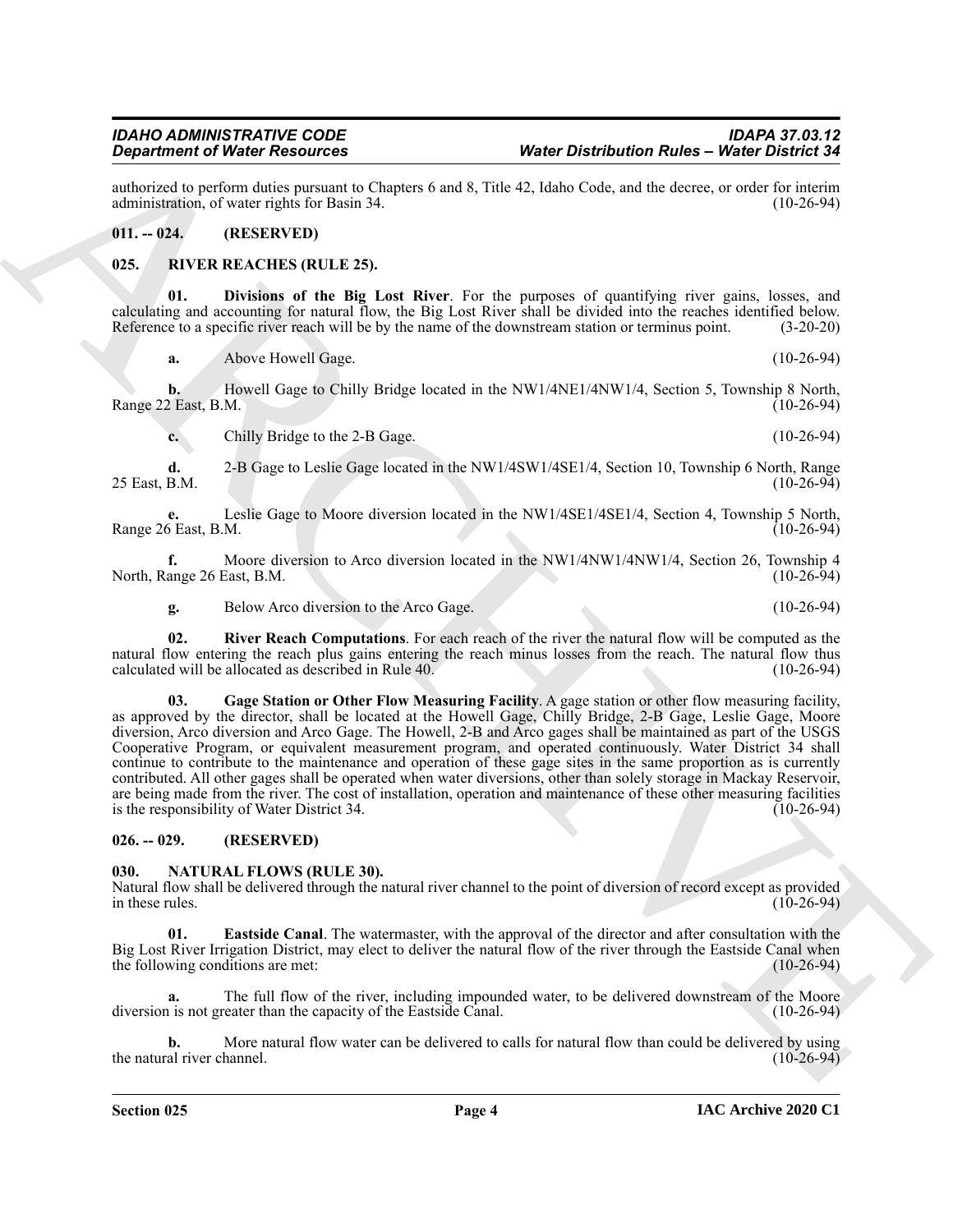**c.** No water right is injured. (10-26-94)

**d.** Measuring devices of a type acceptable to the director are installed and maintained where the flow e river channel and where it returns to the river channel. (10-26-94) leaves the river channel and where it returns to the river channel.

**e.** When used for the delivery of natural flow to the Arco diversion, the Eastside Canal is considered to be the river channel for water delivery accounting purposes and the watermaster shall protect the natural flow for delivery to prior water rights. Water rights diverting water from the river channel downstream from the point the Eastside Canal returns to the river channel shall be measured at their point of diversion from the river downstream from the Eastside Canal return. (10-26-94)

**f.** Conveyance losses in the Eastside Canal, when considered to be the river channel, shall be proportioned between the river flow, the diversions from the Eastside and pumps that inject ground water into the Eastside Canal. The proportioning will be based upon the ratio of total Eastside diversions and injected ground water to the total inflow to the canal.

<span id="page-4-5"></span>**02. Alternate Point of Diversion**. The watermaster may elect, with the approval of the director, to deliver natural flow water rights to the alternate point of diversion described in Rule Subsection 030.02.a. below when conditions in Rule Subsections 030.02.b. through 030.02.f. below are met: (10-26-94)

**a.** This rule may be used to deliver water rights through the Munsey diversion located in the NW1/ 4NW1/4NW1/4, Section 26, Township 4 North, Range 26 East, B.M. as an alternate point of diversion for water rights with a recorded point of diversion at the McLaughlin diversion located in the NE1/4NW1/4SE1/4, Section 12, Township 3 North, Range 26 East, B.M. (10-26-94)

**b.** The additional delivery losses through the natural channel to the recorded point of diversion for a water right prevents delivery of natural flow to one (1) or more other water rights then calling for water. (10-26-94)

**c.** The user receives the same amount of water at the field headgate from the natural flow water right that would be delivered to the field headgate had the natural flow right been delivered at the recorded point of diversion. (10-26-94)  $\mu$  diversion. (10-26-94)

**d.** Delivery of the water right at the alternate point of diversion is limited to the period of time the water right could have been delivered to the recorded point of diversion based upon the natural flow available at any time delivery is called for and the loss of the river channel at the time the alternate point of diversion began to be used<br>for the delivery of this water right. (10-26-94) for the delivery of this water right.

**e.** No water right is injured by the use of the alternate point of diversion. (10-26-94)

**f.** The owner of the diversion works at the alternate point of diversion and the ditch(es) used to deliver the water to the field headgate from the alternate point of diversion concurs in the use of those facilities.

(10-26-94)

### <span id="page-4-0"></span>**031. -- 034. (RESERVED)**

### <span id="page-4-4"></span><span id="page-4-2"></span><span id="page-4-1"></span>**035. MEASURING DEVICES AND CONTROL WORKS (RULE 35).**

*Department of Ninter Research* **Water Distribution Rules - Weight Distribution Rules - Weight Distribution Rules - Weight Distribution Rules - Weight Distribution 11.<br>
Nevertheless the second state with the second stat 01. Installation and Maintenance of Measuring Devices and Control Works**. In addition to measuring devices or control works specifically described in the listing of the water right, each water user, except small domestic and stock water users from ground water, shall, at the water user's expense, install and maintain measuring devices and control works of a type acceptable to the director, at all points of diversion and any other points, as determined necessary by the director for the proper administration of the use of water. The director may prohibit or prevent the diversion of water by a water user who refuses or fails to comply with this rule in accordance<br>with the provisions of Chapter 7, Title 42, Idaho Code. (10-26-94) with the provisions of Chapter 7, Title 42, Idaho Code.

<span id="page-4-3"></span>**02.** Access to Diversion Works. Water users shall provide the water district staff continual access to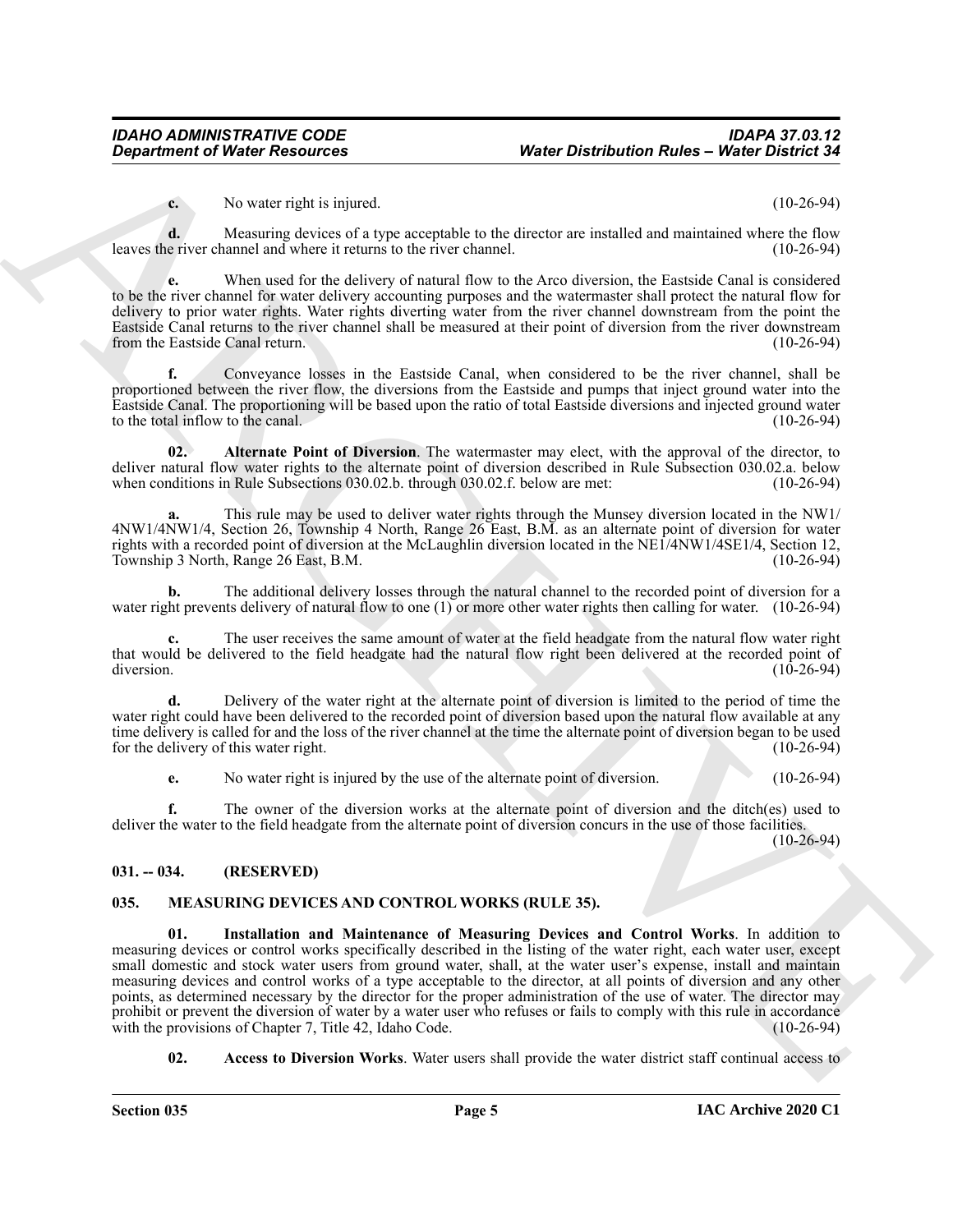all diversion works, measuring devices and control structures, except ground water diversions for small domestic and stock water uses. (10-26-94) stock water uses.

<span id="page-5-5"></span>**03. Diversions Which May Be Exempt**. Diversions below the Chilly Bridge and above the Mackay Reservoir that divert water from the Big Lost River, whose place of use is within the flood plain of the Big Lost River as determined by the director, may be exempt from the requirement for measuring devices and control works with the approval of the director. Flow rates through exempt diversions will be estimated by the watermaster for accounting purposes by assuming the recorded flow rate of the water right is being diverted. (10-26-94)

<span id="page-5-0"></span>**036. -- 039. (RESERVED)**

### <span id="page-5-2"></span><span id="page-5-1"></span>**040. ALLOCATION OF NATURAL FLOW (RULE 40).**

<span id="page-5-3"></span>**01. Administration of Surface Water Rights**. Water not diverted or rotated for credit is available for the next in time water right. Natural flow rights are delivered to the point of diversion with no conveyance loss assessment. A natural flow water right delivered through a lateral or canal of a water conveyance entity shall be assessed the conveyance loss for the canal through which the water right is delivered. (3-20-20) assessed the conveyance loss for the canal through which the water right is delivered.

**a.** All water deliveries must be called for by the water user at least forty-eight (48) hours in advance of the actual water delivery. Water which can be delivered by the watermaster in less than forty-eight (48) hours may be used by the water user. (10-26-94)

**b.** The water user must notify the watermaster of the water users intent to use water as required by Rule Subsection 040.05. (10-26-94)

**02. Rotation Credit**. Water rights that do not include storage as a purpose of use may not be stored. Water rights whose source is Big Lost River with their point of diversion below the Mackay Dam may, however, be rotated for credit when such practice improves the efficiency of water use as contemplated by the Big Lost River Irrigation District's plan of operation subject to the following conditions: (10-26-94)

<span id="page-5-4"></span>**a.** Rotation for credit must be approved by the director as provided by these rules. (10-26-94)

**b.** Rotation for credit must be pursuant to the Big Lost River Irrigation District's approved plan of operation. (10-26-94) operation. (10-26-94)

**c.** Any water credited under such a rotation, if not used in the same irrigation season in which it is credited, shall become storage water of the Big Lost River Irrigation District at the end of the irrigation season.

(10-26-94)

**d.** Rotation for credit cannot occur prior to the need for irrigation water on the land, as determined pursuant to these rules, in any year. (10-26-94)

i. Natural flow must be available at the river headgate point of diversion for the water right requesting credit. rotation credit.

ii. The water user must have operable delivery and use facilities and an actual need for the water on the land in the year rotation is sought. (10-26-94)

**Construction of Nearly Presentation** of Water Distribution Rules - Weild Original and the specific of the specific state of the specific original and the specific original and the specific original and the specific origi iii. If natural flow can not be delivered to a point of diversion at the beginning of the irrigation season and the watermaster determines rotation credit is needed to make possible the delivery of water rights being called for, and there is room in Mackay Reservoir for rotation credit, the watermaster may rotate natural flow rights, which would not otherwise be deliverable to their point of diversion, for credit of up to a combined total of three thousand five hundred (3,500) AF to be released from the reservoir under the control of the watermaster to make natural flow rights deliverable to their point of diversion. The watermaster may use storage water to assist the delivery of natural flow water rights at the beginning of the irrigation season when requested to do so by the storage holder. (10-26-94)

**e.** Water rotated for credit may only be used on the land to which the water right being rotated is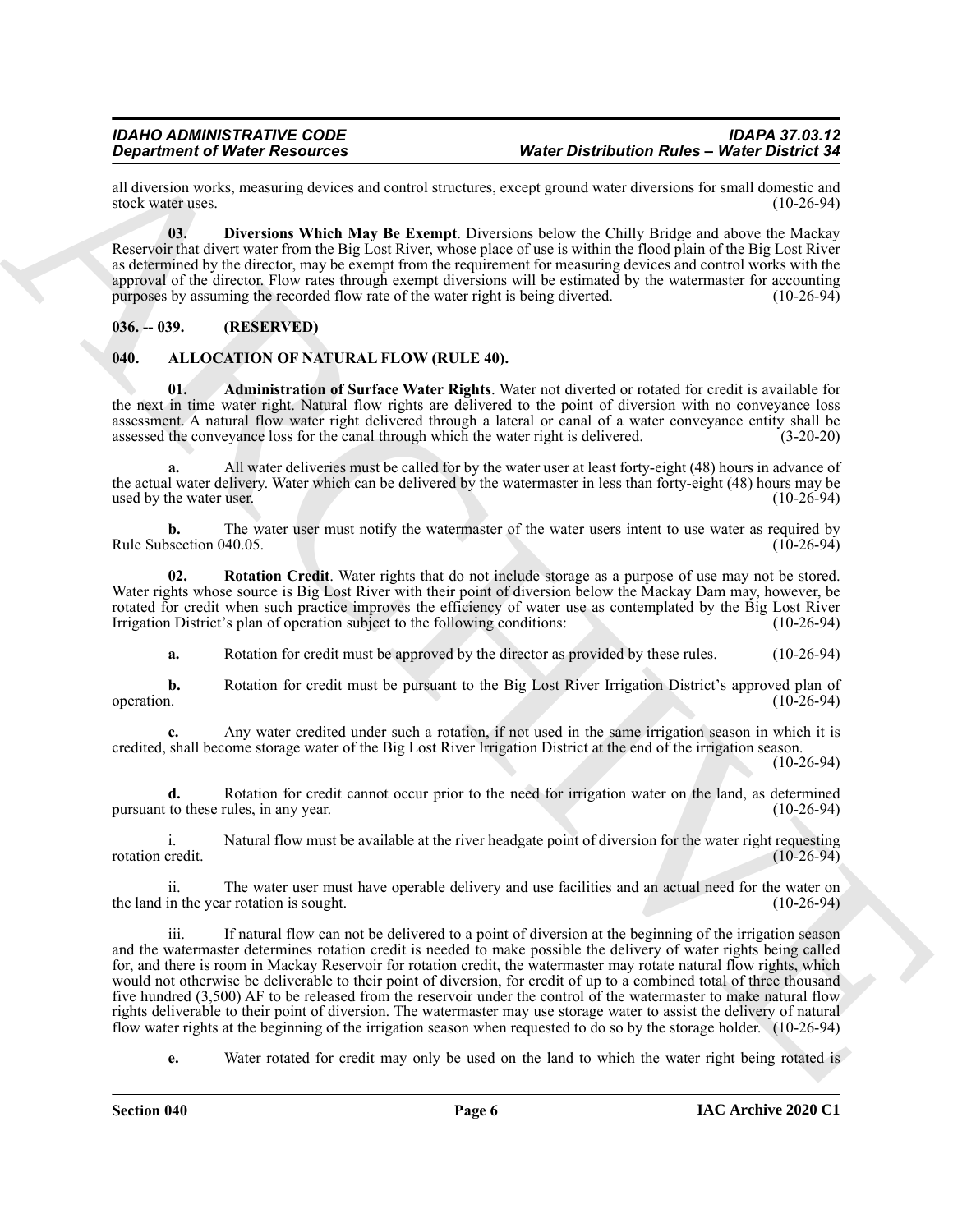appurtenant (water rotated for credit may not be marketed) except under the provisions of Section 42-222A, Idaho Code. (10-26-94)

**Department of Ninter Research 1986 Constructions PMatter Distribution Rules - Weise Distribution Rules - Weise<br>
Construction Construction Rules - Weise Distribution Rules - Weise Distribution Rules - Weise Distribution<br> f.** If the reservoir fills after rotation has begun in any year, (or would have filled except for flood operations) and the natural flow is sufficient to allow diversion of water by 1905 or junior water rights while the reservoir is full, all rotation credits accrued at that time are lost and all water in Mackay Reservoir at that time becomes storage water of the Big Lost River Irrigation District for reallocation. For purposes of this rule Mackay Reservoir will be considered full when the elevation of the water in the reservoir reaches or exceeds a four (4) day average of six thousand sixty-six and twelve one hundredths (6,066.12) feet MSL (spillway crest). Rotation for credit stops at the time Mackay Reservoir fills, and while it remains full, but if the natural flow does not increase sufficiently to allow 1905 or junior water rights to divert after the reservoir fills the rotation credit in the reservoir shall remain the credit of the water user(s) who accrued the rotation credit. (10-26-94)

**g.** Water rights being rotated must be identified to the watermaster as being rotated into Mackay Reservoir. Water rights identified as such will have the Mackay Reservoir as the temporary point of diversion during<br>the time rotation is occurring. (10-26-94) the time rotation is occurring.

**h.** The rate of diversion for a water right being rotated for credit combined with other water rights for the same place of use being diverted at the same time cannot exceed the combined diversion limit specified in the listing of water rights. This rule does not limit the rate at which rotation credit, once impounded, can be used.

(10-26-94)

### <span id="page-6-0"></span>**03. Assessment of Evaporation and Conveyance Losses to Impounded Water**. (10-26-94)

**a.** Evaporation losses from Mackay Reservoir shall be estimated daily by the watermaster by applying devapotranspiration data and shall be assessed to all impounded water. (3-20-20) correlated evapotranspiration data and shall be assessed to all impounded water.

**b.** Conveyance losses in the natural channel shall be proportioned by the watermaster between natural flow and impounded water. The proportioning shall be done on a river reach basis. Impounded water flowing through a river reach that does not have a conveyance loss will not be assessed a loss for that reach. Impounded water flowing through any river reach that does have a conveyance loss will be assessed the proportionate share of the loss for each losing reach through which the impounded water flows. (3-20-20)

An exception is made for impounded water delivered through the Beck and Evan diversion located in the SW1/4SE1/4SW1/4, Section 11, Township 6 North, Range 25 East, B.M. Conveyance loss for this impounded water will be assessed the conveyance loss of the Leslie reach, if any, and the additional conveyance loss to the Beck and Evan diversion but not the conveyance loss of the entire Moore reach. (10-26-94)

<span id="page-6-1"></span>**04. Initiation and Duration of Surface Water Allocation for Irrigation**. Any time after May 1 an irrigation water user can make a delivery call on the natural flow if the water user can make beneficial use of the water for irrigation. If sufficient natural flow exists to deliver the called for water right in a useable amount to the water users place of use, the watermaster shall deliver the right. In addition, the director may allow the diversion of rights or portions of rights for irrigation use from the Big Lost River as early as April 20 and as late as October 31, and from surface water tributaries to the Big Lost River either before or after the period of use for irrigation described in the water right where: (10-26-94)

**a.** The water so diverted is applied to a beneficial use resulting in an immediate benefit to growing plants or is necessary to allow performance of an agricultural practice generally accepted in the community, as determined by the director. (10-26-94)

**b.** All surface water rights, regardless of priority, unless subordinated to the water right or class of rights being called for, (now existing or developed subsequent to these rules), existing at the time of diversion that are within their period of use can be satisfied. (10-26-94)

**c.** The diversion and use of the water does not conflict with the public interest as determined by the (10-26-94)  $\frac{d}{26-94}$  (10-26-94)

**Section 040 Page 7**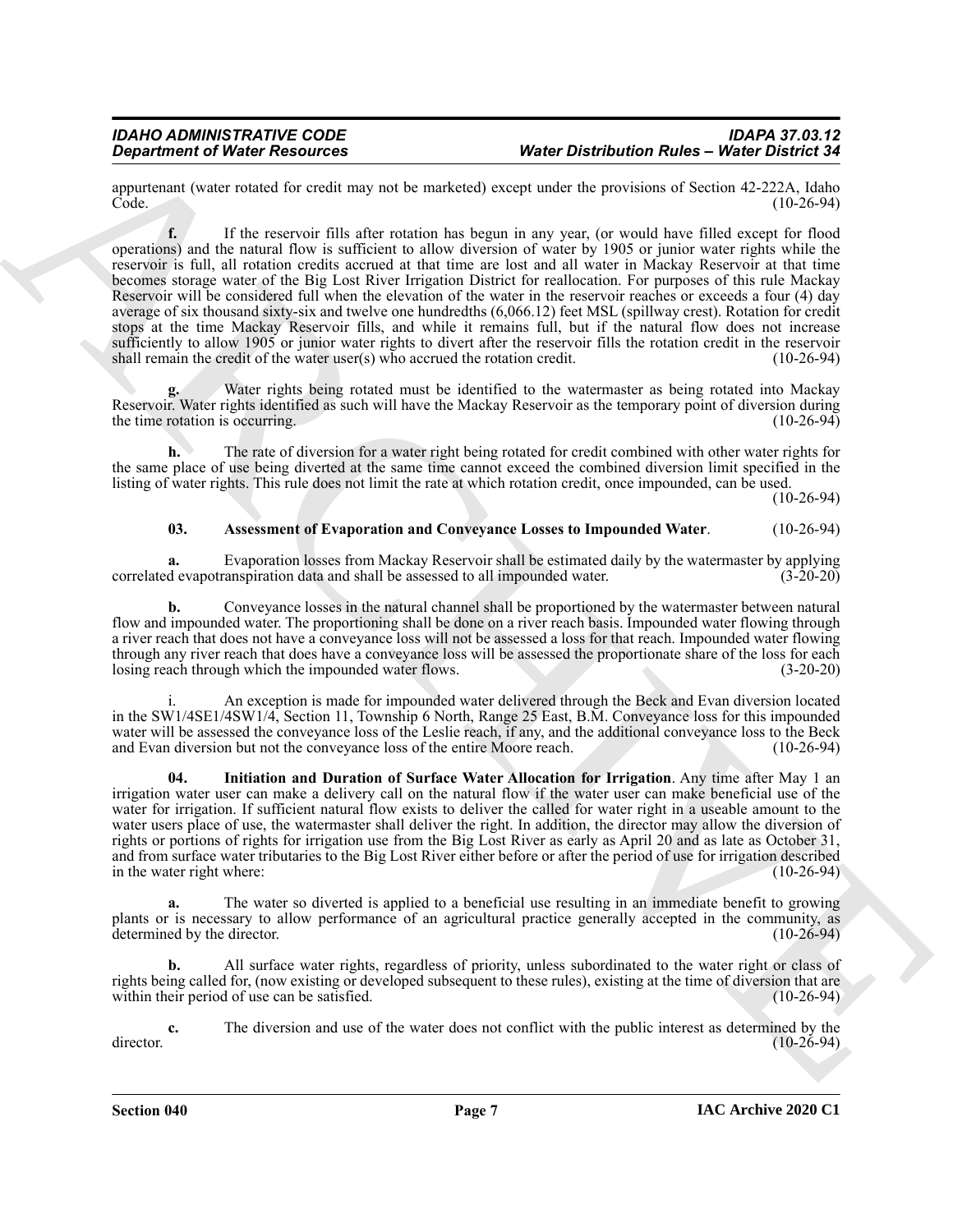<span id="page-7-6"></span>**05.** Notice to Initiate Delivery. Water users must initiate delivery of their water right(s) by notifying master that they are ready to put water to beneficial use. (10-26-94) the watermaster that they are ready to put water to beneficial use.

**06. Diversion of Additional Flows**. The director may allow the diversion of surface water in addition to the quantity of surface water described in a water right for irrigation use to be diverted for irrigation of the described place of use where: (10-26-94)

<span id="page-7-4"></span>**a.** The waters so diverted are applied to a beneficial use, as determined by the director. (10-26-94)

**b.** All surface water rights, regardless of priority, unless subordinated to the water right or class of water rights being called for, (now existing or developed subsequent to these rules), existing at the time of diversion that are within their period of use can be satisfied. (10-26-94)

**c.** The diversion and use of the water does not conflict with the public interest as determined by the director. (10-26-94)

**d.** Additional flows diverted pursuant to Rule 040.06 are natural flows and will not be assessed as ed water. (10-26-94) impounded water.

<span id="page-7-5"></span>**07. Mackay Dam Minimum By-Pass**. Mackay Dam and Reservoir shall be operated to maintain a minimum flow of fifty  $(50)$  CFS at the 2-B gage.  $(10-26-94)$ 

<span id="page-7-3"></span>**08. Canal or Lateral Delivery**. In the event a water user feels inappropriate delivery of natural flow water is occurring on any lateral or canal, the water user can request the watermaster to investigate. In the event the watermaster determines that delivery of natural flow water rights within a lateral or canal is being improperly<br>conducted he shall: (10-26-94) conducted he shall:

**a.** Notify the ditch rider and the water delivery entity of the results of his investigation and coordinate make proper delivery of the natural flow. (10-26-94) efforts to make proper delivery of the natural flow.

**b.** If the situation has not been sufficiently resolved within twenty-four (24) hours the watermaster will notify the director who may take all actions authorized by law to remedy the situation. (10-26-94)

### <span id="page-7-0"></span>**041. -- 054. (RESERVED)**

### <span id="page-7-7"></span><span id="page-7-1"></span>**055. WATER USAGE (RULE 55).**

<span id="page-7-8"></span>**01. Incidental Stock Water**. When stock water is not specifically included for a water right that includes irrigation, a portion of the quantity described for irrigation use may be diverted and used, from the same point of diversion and at the same place of use as the irrigation use, for purposes of maintaining a reasonable water supply for stock watering use during the period of use for irrigation described in the water right. (10-26-94)

<span id="page-7-9"></span>**02. Winter (Non-Irrigation Season) Stock Water**. During the non-irrigation season, from October 16 through April 30 except as modified by Rule 040.04, the storage of water in Mackay Reservoir is superior to all rights from the Big Lost River with points of diversion downstream from Mackay Dam, subject to minimum release.

 $(3-20-20)$ 

**a.** Winter stock water can be called for and delivered pursuant to the list of water rights if it does not interfere with storage in Mackay Reservoir. (3-20-20)

**Department of Nincoln Desire and Section 1986** Ware the state Distribution Rules - Weise District 2.<br>
Are valid that the state behind the plane which use a main initial control of the state distribution Rules - Weise Dis **b.** A right holder calling for delivery of stock water must have access to a diversion point and delivery system to convey the right to the place of use recorded in the list of water rights. If the headgate and delivery system are controlled by an entity other than the water user, the watermaster will only deliver the water with the concurrence of the owner of the headgate and delivery system and then only when such delivery does not constitute unreasonable waste as determined by the director. (10-26-94) waste as determined by the director.

### <span id="page-7-2"></span>**056. -- 059. (RESERVED)**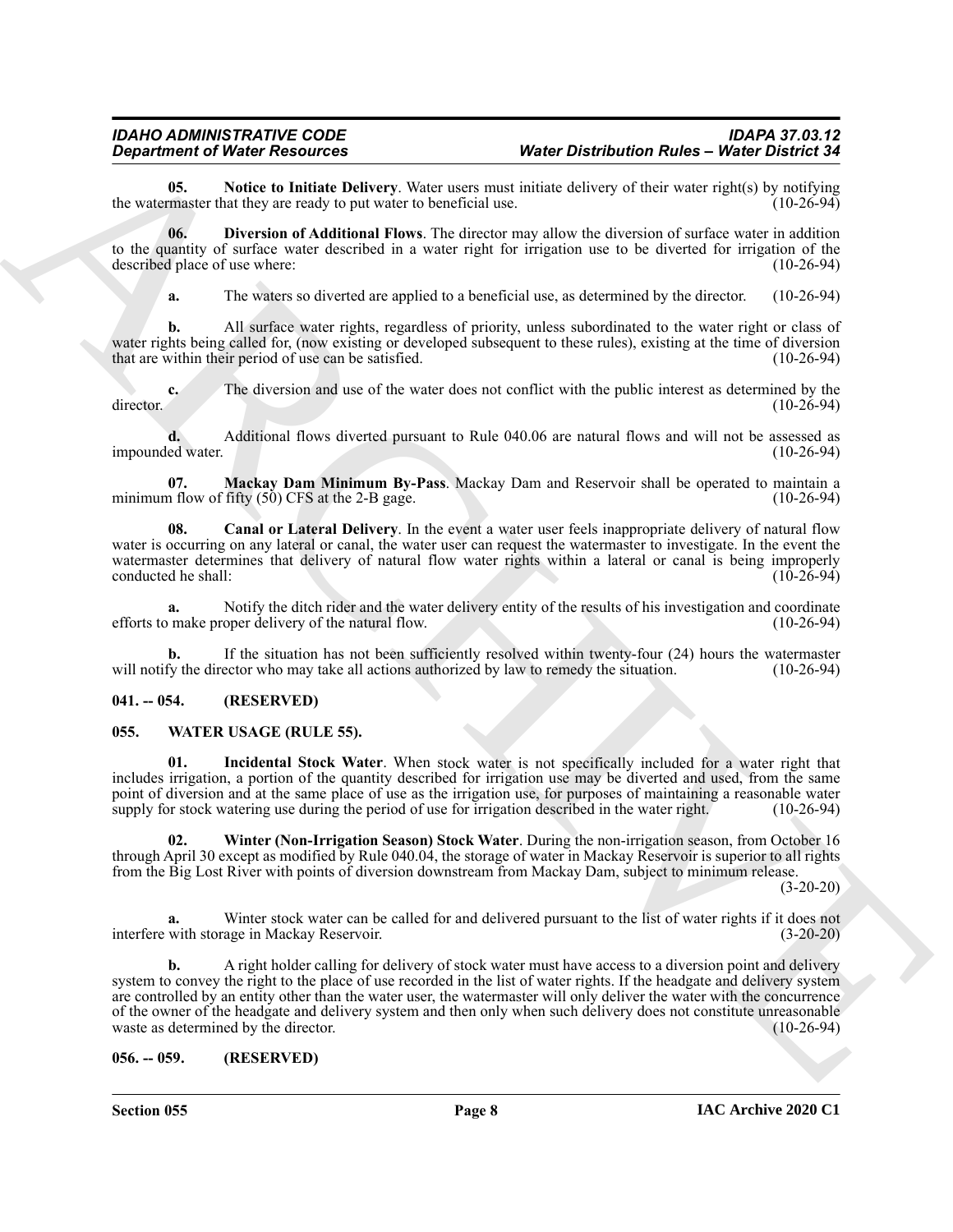### *IDAHO ADMINISTRATIVE CODE IDAPA 37.03.12 Department of Water Resources Water Distribution Rules – Water District 34*

### <span id="page-8-2"></span><span id="page-8-0"></span>**060. ACCOUNTING FOR WATER DELIVERY (RULE 60).**

Department of Wards Presidence<br>
Wards Concernstructure (March 2004)<br>
Wards Concernstructure (March 2004)<br>
Wards Concernstructure (March 2004)<br>
Wards Concernstructure (March 2004)<br>

Wards Concernstructure (March 2004)<br> Water diversions shall be accounted for continuously, throughout the year by the watermaster. (10-26-94)

<span id="page-8-1"></span>**061. -- 999. (RESERVED)**